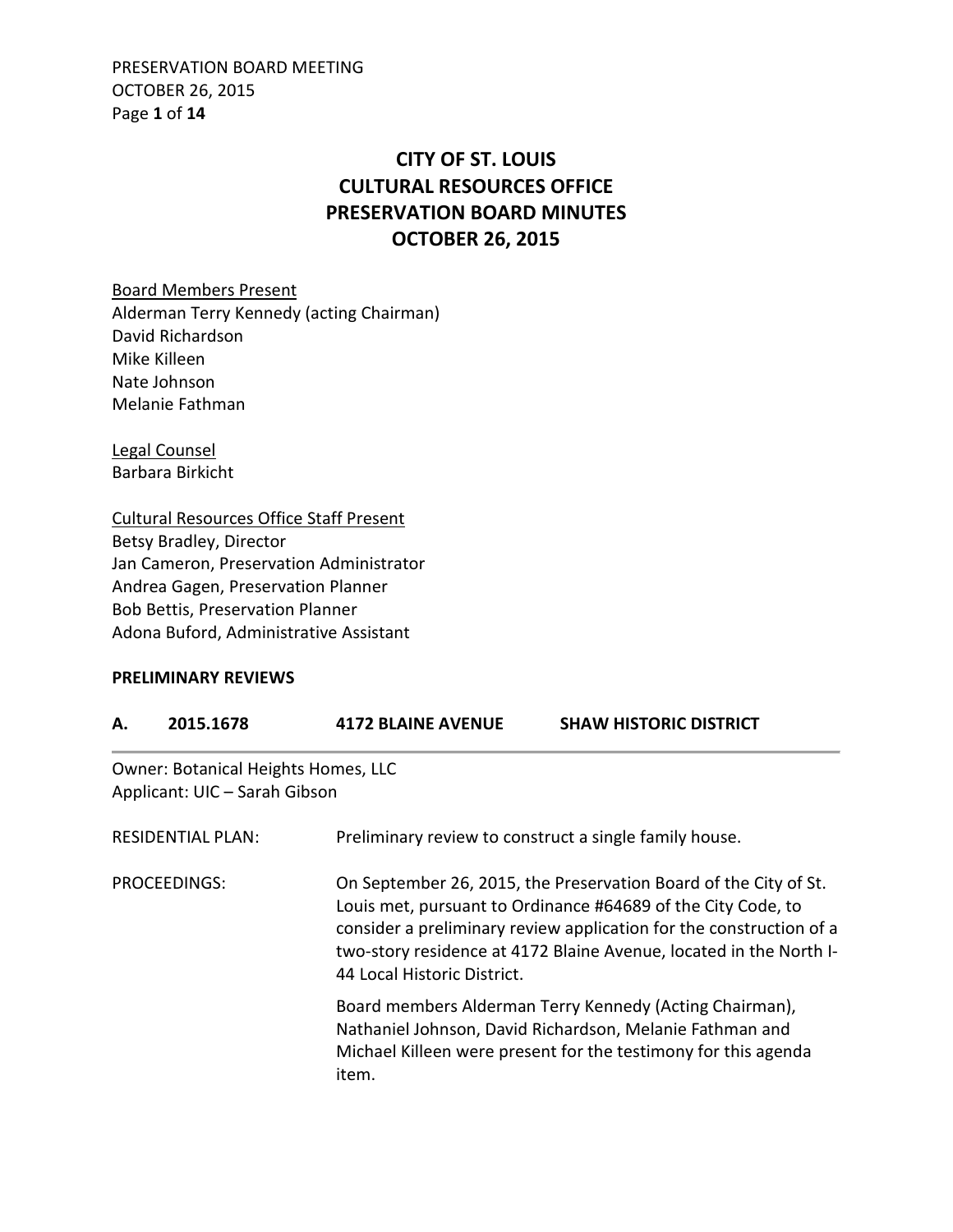### PRESERVATION BOARD MEETING OCTOBER 26, 2015 Page **2** of **14**

 Jan Cameron of the Cultural Resources Office discussed the project, testifying that the proposed building would be two stories with a shed roof, constructed on the third lot east on the southeast corner of Blaine and Klemm Avenues. She testified that while some elements of the proposed design did not strictly comply with the historic district standards, the scale and massing of the building and its brick façade were appropriate and compatible with the district's historic buildings. She noted, however, that the unusual fenestration at the front façade did not follow any historic precedent and detracted from the compatibility of the design. She also stated that on the east and west facades, cement panels — which have been accepted in this district as a substitute for brick on side elevations — are proposed to be set in an irregular pattern of varied size; this pattern will diminish the appearance of a flat wall surface, and counter the standards' requirement for consistency of exterior materials. Sarah Gibson of U.I.C., architect for the project, spoke in support, stating that there was a variety of window types and proportions in the neighborhood, and that the fenestration had been designed to take advantage of the north light and highlight the design of the building's interior. John McAllister, the prospective owner of the building, spoke in support of the project. FINDINGS OF FACTS: The Preservation Board found that: • the proposed site is located in the North I-44 Local Historic District. The design is proposed for only this location; • the applicant intends to construct a two-story house in a contemporary design on two adjoining parcels; • while the developer intends to construct additional 2-story townhouses on the parcels to the west of the site, the east facade of the proposed building will face a wide side yard and be permanently exposed to view; • the style of the building is not in compliance with some of the district standards for new construction, which do not address contemporary design. Recent buildings erected in the district have established a new architectural vocabulary and therefore it appears appropriate to support some exceptions to the existing standards. The unusual fenestration pattern of the front façade, however, creates a disparate element which counters other compatible aspects of the building design;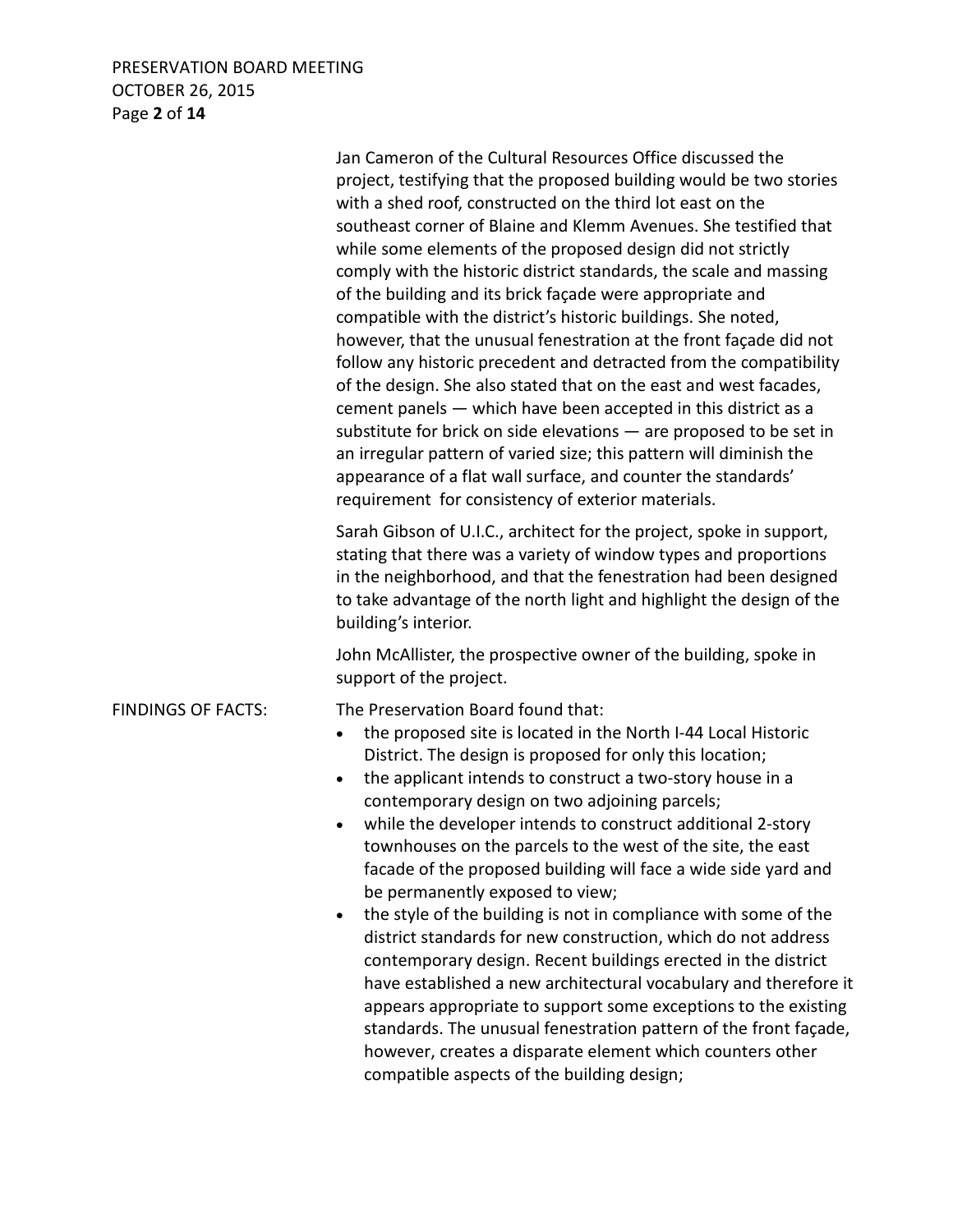PRESERVATION BOARD MEETING OCTOBER 26, 2015 Page **3** of **14**

|                        | • a dark red brick, the dominant material in the district, is<br>proposed for the front façade, which complies with the district<br>standards; and<br>the highly-visible sides of the house will present a considerable<br>$\bullet$<br>amount of cement siding arranged in a mosaic-like pattern of<br>cement panels of varying height and width, which will detract<br>from the compatibility of the design.                                       |
|------------------------|------------------------------------------------------------------------------------------------------------------------------------------------------------------------------------------------------------------------------------------------------------------------------------------------------------------------------------------------------------------------------------------------------------------------------------------------------|
| <b>BOARD DECISION:</b> | It was the decision of the Preservation Board grant preliminary<br>approval to the project, with the conditions that the front<br>fenestration and the cement panel arrangement be revised and<br>final plans, exterior materials and colors are reviewed and<br>approved by the Cultural Resources Office. Board Member Mike<br>Killeen made the motion, which was seconded by Board Member<br>Nate Johnson. The motion carried with none opposing. |

### **B. 2015.1680 4490/4494 LINDELL BLVD. CENTRAL WEST END HISTORIC DIST.**

# Owner: Optimist International Applicant: The Koman Group – Mark Venturella

| <b>COMMERCIAL PLAN:</b> | Preliminary review to rehabilitate two office buildings.                                                                                                                                                                                                                                                                                                                                                                                                 |
|-------------------------|----------------------------------------------------------------------------------------------------------------------------------------------------------------------------------------------------------------------------------------------------------------------------------------------------------------------------------------------------------------------------------------------------------------------------------------------------------|
| <b>PROCEEDINGS:</b>     | On October 26, 2015, the Preservation Board of the City of St.<br>Louis met, pursuant to Ordinance #64689 of the City Code, to<br>consider a Preliminary Review for a proposal to rehabilitate two<br>office buildings. The properties are located in the Central West<br>End Historic District in Ward 17. The Koman Group, which has an<br>option to purchase the building, was the applicant; Optimist<br>International is the owner of the property. |
|                         | Board members Alderman Terry Kennedy (acting Chairman),<br>David Richardson, Nate Johnson, Melanie Fathman, and Mike<br>Killeen were present for the testimony. David Richardson recused<br>himself from the consideration of this agenda item.                                                                                                                                                                                                          |
|                         | Betsy Bradley of the Cultural Resources Office made a<br>presentation that examined the standards for repairs and<br>rehabilitation of Historic Commercial Buildings in the Central West<br>End Historic District. She presented letters of support for the<br>project from Alderman Joseph Roddy, the Washington University<br>Medical Center Redevelopment Corporation, and Andrew Weil of<br>the Landmarks Association.                               |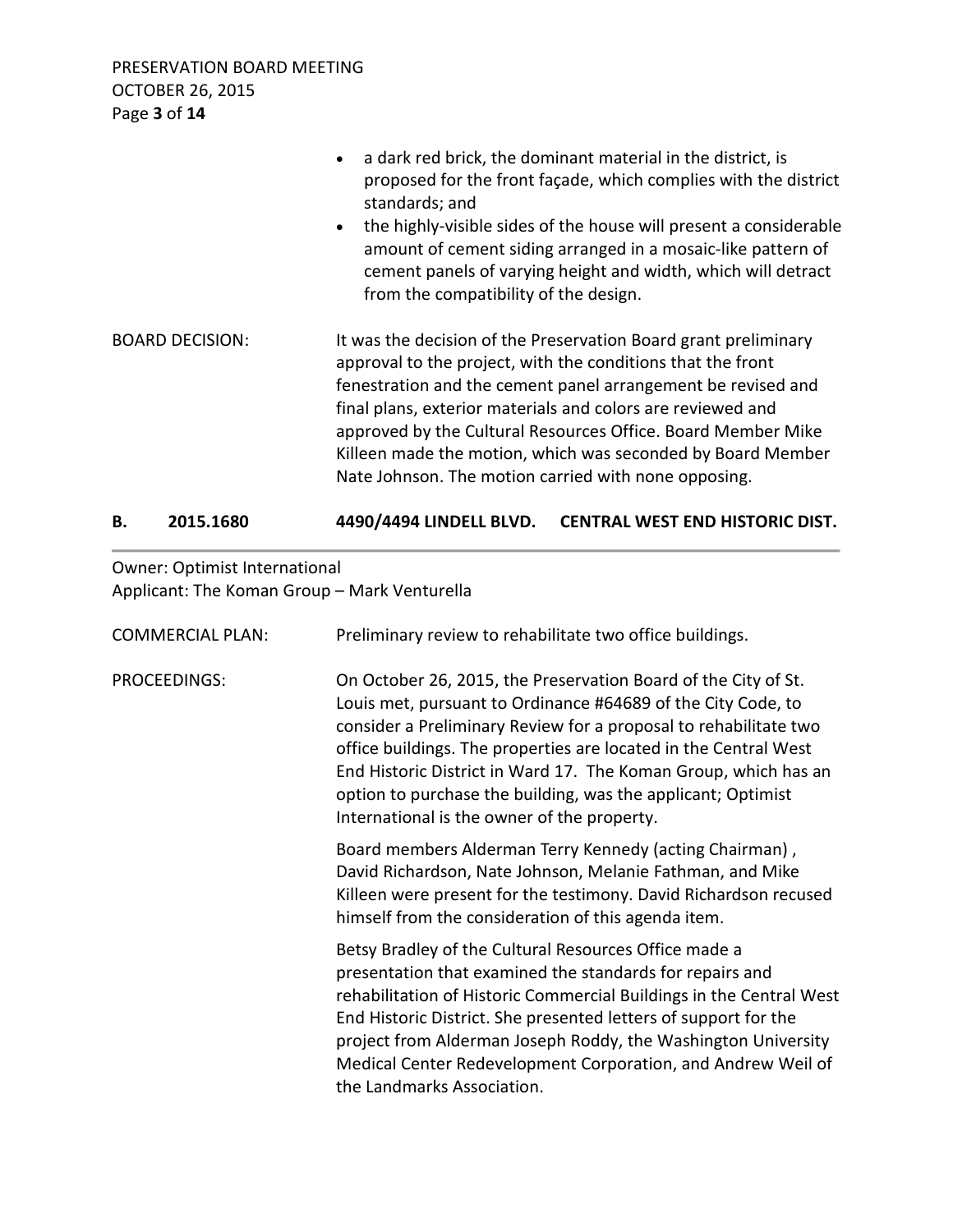### PRESERVATION BOARD MEETING OCTOBER 26, 2015 Page **4** of **14**

|                           | Stacey Wehe, architect, Christner, Inc., reviewed the architecture<br>of the buildings, construction assemblies, and existing conditions<br>of the exterior walls.                                                                                                                                                                                                           |
|---------------------------|------------------------------------------------------------------------------------------------------------------------------------------------------------------------------------------------------------------------------------------------------------------------------------------------------------------------------------------------------------------------------|
|                           | Josh Udelhofen, representing the Koman Group, testified that the<br>proposal respects and improves the architecture of the buildings,<br>which he stated are not viable for any use in their current state.                                                                                                                                                                  |
|                           | Brooks Geddeger, representing Park Central, reported that the<br>project received unanimous support from the Development<br>Committee. He considers the project to be a nice rehabilitation<br>that keeps the integrity of the building and Class A office space is<br>very welcome in the neighborhood.                                                                     |
|                           | Connie Pellock, representing the Optimist International<br>Organization, reported that the members of the organization<br>prefer the current proposal to the possible demolition of the<br>buildings.                                                                                                                                                                        |
| <b>FINDINGS OF FACTS:</b> | The Preservation Board found that:<br>this proposal does not meet the intent of the historic district<br>$\bullet$<br>standards for maintaining the historic materials and character<br>of the exterior walls and windows;                                                                                                                                                   |
|                           | the travertine tile exterior of the walls of the pavilion is<br>$\bullet$<br>applied directly to material behind it in an atypical<br>construction method. The applicant's architect describes it as<br>a "tiled interior partition wall" placed to perform as a "mass<br>wall;"                                                                                             |
|                           | the windows of the pavilion are units field-glazed to stone<br>$\bullet$<br>frames. The glazing consists of panes of glass joined only by<br>caulk in each opening;                                                                                                                                                                                                          |
|                           | the applicant submits evidence that the exterior envelope of<br>the pavilion - the travertine veneer and the field-glazed<br>windows - comprise a poorly-performing building envelope<br>and asserts that it cannot be repaired. Submitted materials do<br>not point to any area that requires repair at this time, but<br>there is concern regarding long-term performance; |
|                           | the applicant has not submitted an analysis of the technical<br>requirements or costs for reconstructing the walls of new<br>materials so that they have an in-kind appearance, although<br>constructed of standard methods;                                                                                                                                                 |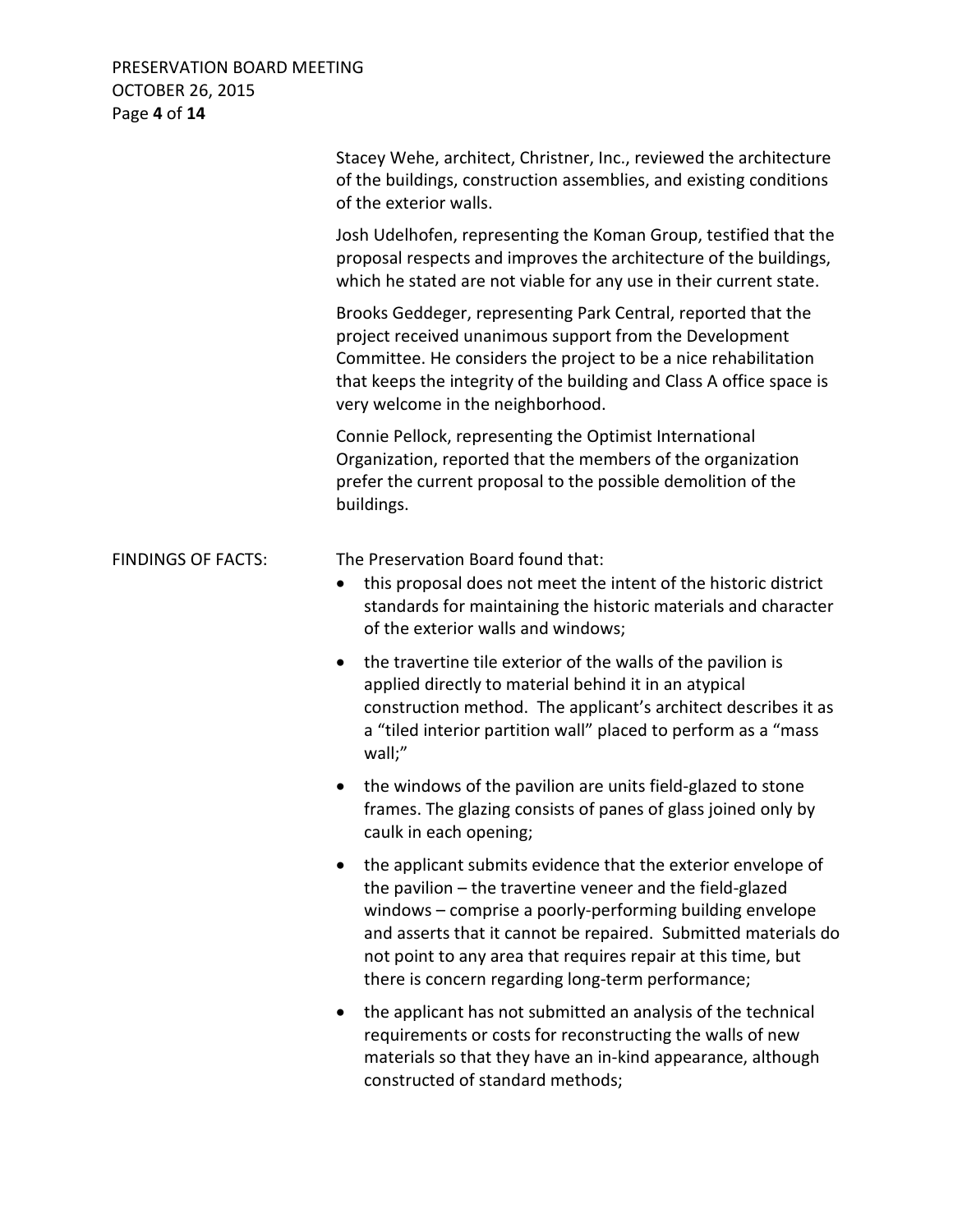- as an alternative to retaining or reconstructing the exterior walls to appear as originally designed, the applicant proposes to install a glazed wall with the former bay rhythms indicated in the treatment of the glass;
- the other character-defining architectural elements of the pavilion – the exterior structural columns, the masonry piers framing the entrance, the set of horizontal slabs that connect with the piers and columns: the terrace, cantilevered second floor, and roof soffits – would remain intact;
- the creation of an accessible main entrance is proposed by excavating down to provide an at-grade main entrance into the lower story in the Lindell façade;
- the proposal meets all of the Site Work standards in the historic district standards;
- at the request of the Cultural Resources Office, the applicant provided the typical range for the ratio of glazing to solid walls for Class A commercial office space, which is reported to be 35-40 percent. The overall percentage for the 1962 building is 24.6 percent;
- suggestions to increase the lighting into the interior in ways other than through the exterior walls have been described by the applicants as unworkable options due to the configuration of the site and building code requirements;
- as the International Energy Conservation Code requires that all "additions, alterations or repairs" to existing buildings must comply with current energy standards, and as the Optimist Buildings are not "listed or certified" as historic buildings, the buildings are not exempt from these requirements;
- there are building-specific conditions and building code requirements that would need to be addressed by any future owner. Yet rehabilitation solutions, which range from retention of some of the original wall design to reconstruction of the wall and windows to perform better and meet modern energy codes, are not proposed; and
- the project presents a mix of honoring the past and providing a future as a compromise solution.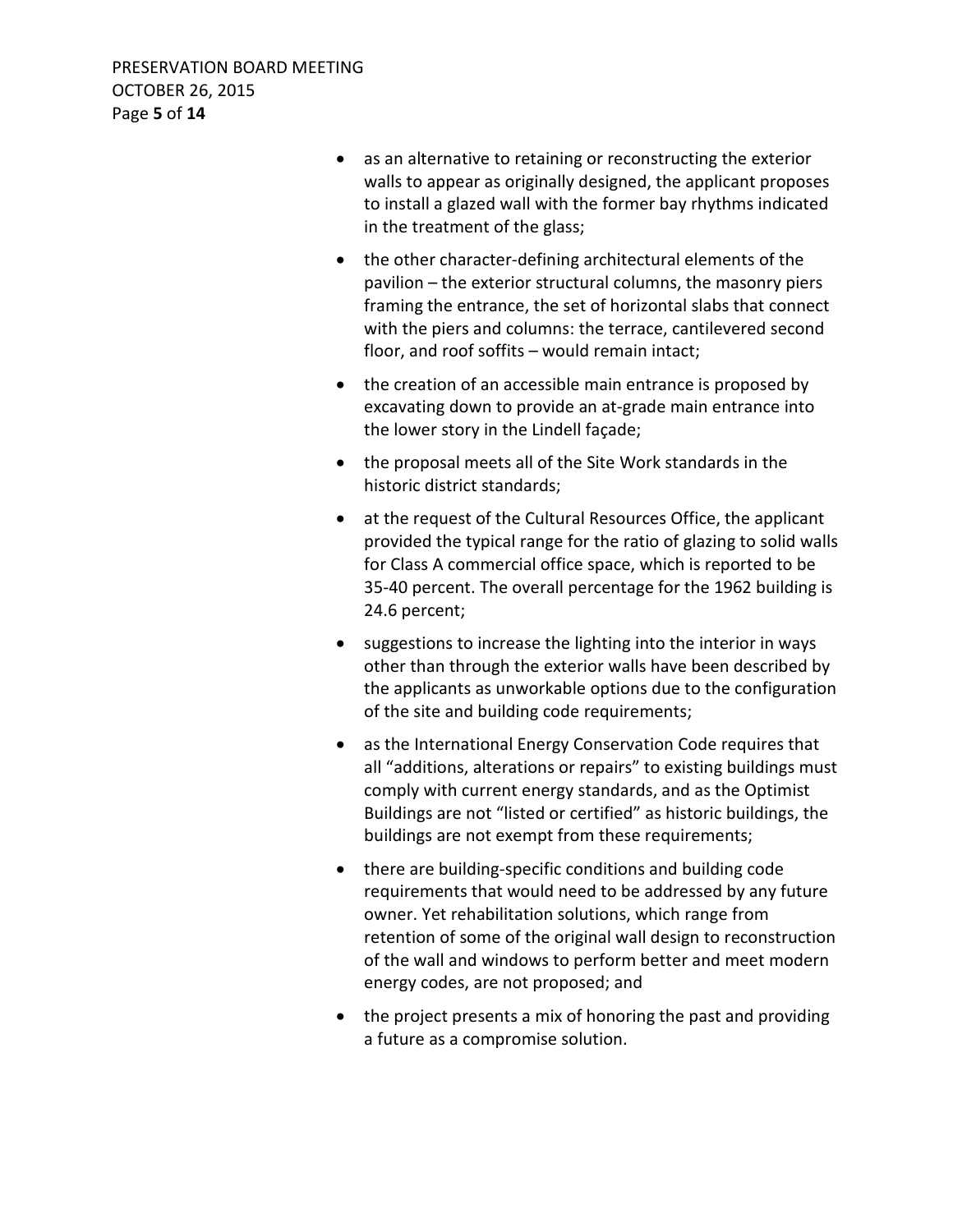OCTOBER 26, 2015 Page **6** of **14** BOARD DECISION: It was the decision of the Preservation Board to grant preliminary approval of the rehabilitation of the two buildings as presented with the condition that final plans be reviewed and approved by the Cultural Resources Office. The motion was made by Board member Mike Killeen, which was seconded by Board member Nate Johnson. The motion passed with three board members voting in favor of it.

#### **APPEALS OF DENIALS**

PRESERVATION BOARD MEETING

| C.           | 2015.1142                | <b>2017 ARSENAL STREET</b>                         | <b>BENTON PARK HISTORIC DISTRICT</b>                                                                                                                                                                                                                                                                                                                                                                 |
|--------------|--------------------------|----------------------------------------------------|------------------------------------------------------------------------------------------------------------------------------------------------------------------------------------------------------------------------------------------------------------------------------------------------------------------------------------------------------------------------------------------------------|
|              |                          | Owner/Applicant: Benton Park LLC - Dan Kelly       |                                                                                                                                                                                                                                                                                                                                                                                                      |
|              | <b>RESIDENTIAL PLAN:</b> | handrail.                                          | Appeal of a denial of a building permit to install a non-compliant                                                                                                                                                                                                                                                                                                                                   |
| PROCEEDINGS: |                          | the appeal.                                        | On October 26, 2015, the Preservation Board of the City of St.<br>Louis met, pursuant to Ordinance #64689 of the City Code, to<br>consider an appeal of the Director's Denial of a building permit<br>application to install handrails at 2017 Arsenal Street in<br>the Benton Park Local Historic District. The applicant submitted                                                                 |
|              |                          |                                                    | Board members Alderman Terry Kennedy (acting Chairman),<br>David Richardson, Mike Killeen, Nate Johnson and Melanie<br>Fathman were present for the testimony for this agenda item.                                                                                                                                                                                                                  |
|              |                          | Benton Park Local Historic District.               | Andrea Gagen of the Cultural Resources Office made a<br>presentation that examined the sections of City Ordinance<br>#67175, which sets forth the standards for existing buildings in the                                                                                                                                                                                                            |
|              |                          | Ortmann.                                           | Ms. Gagen entered into the record certified copies of Ordinances<br>#64689, as revised by #64925, and #67175; the Board agenda and<br>the PowerPoint presentation for 2017 Arsenal Street; and the<br>building permit application. She also entered into the record<br>letters of support for the project from the Benton Park<br>Neighborhood Association and 9 <sup>th</sup> Ward Alderman Kenneth |
|              |                          | Dan Kelly, the owner, testified on his own behalf. |                                                                                                                                                                                                                                                                                                                                                                                                      |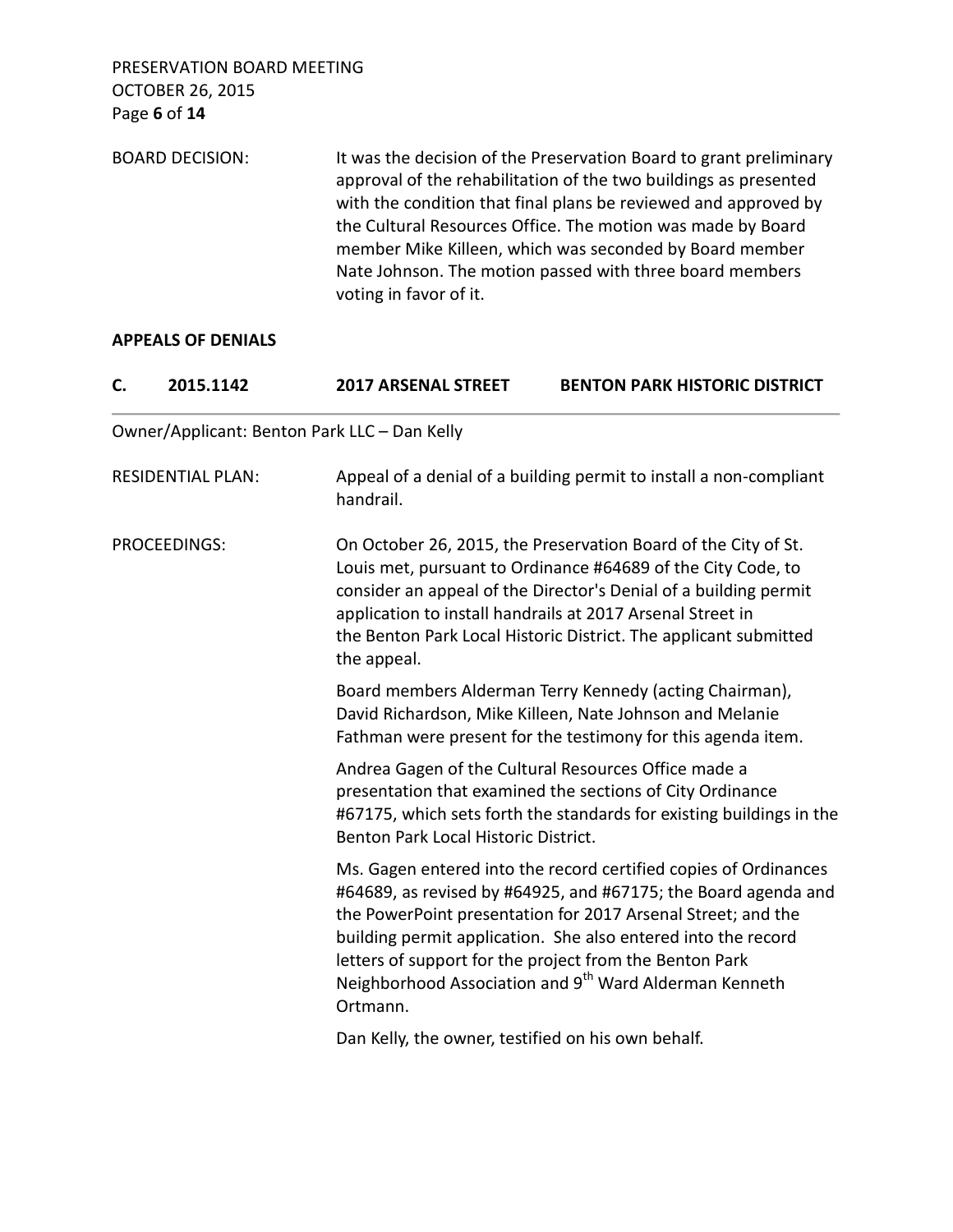PRESERVATION BOARD MEETING OCTOBER 26, 2015 Page **7** of **14**

|                         | <b>FINDINGS OF FACTS:</b>                                                                | The Preservation Board found that:<br>2017 Arsenal St. is located in the Benton Park Local Historic<br>$\bullet$<br>District;<br>the proposed handrail is not based on an Historic Model<br>$\bullet$<br>Example (HME); and<br>the handrails have already been fabricated.<br>$\bullet$                                                                                        |  |
|-------------------------|------------------------------------------------------------------------------------------|--------------------------------------------------------------------------------------------------------------------------------------------------------------------------------------------------------------------------------------------------------------------------------------------------------------------------------------------------------------------------------|--|
| <b>BOARD DECISION:</b>  |                                                                                          | It was the decision of the Preservation Board to overturn the                                                                                                                                                                                                                                                                                                                  |  |
| acceptable              |                                                                                          | Director's Denial of the building permit due to the<br>design of the handrail and neighborhood support of the project.<br>Board Member Killeen made the motion, which was seconded<br>by Board Member Richardson. The motion passed unanimously                                                                                                                                |  |
| D.                      | 2015.1479                                                                                | 4308 DR. MARTIN L. KING<br>THE VILLE HISTORIC DISTRICT                                                                                                                                                                                                                                                                                                                         |  |
|                         | Owner: Russco Properties LLC - Ed Russco<br>Applicant: Miller Construction - John Miller |                                                                                                                                                                                                                                                                                                                                                                                |  |
| <b>COMMERCIAL PLAN:</b> |                                                                                          | Appeal of a denial of a building permit to construct a laundromat<br>and business center.                                                                                                                                                                                                                                                                                      |  |
| <b>PROCEEDINGS:</b>     |                                                                                          | On October 26, 2015, the Preservation Board of the City of St.<br>Louis met, pursuant to Ordinance #64689 of the City Code, to<br>consider an appeal of the Director's Denial of a building permit<br>application to construct a commercial building, at 4308 Dr. Martin<br>Luther King Drive in the The Ville Local Historic District. The<br>applicant submitted the appeal. |  |
|                         |                                                                                          | Board members Alderman Terry Kennedy (acting Chairman),<br>David Richardson, Mike Killeen, Nate Johnson and Melanie<br>Fathman were present for the testimony for this agenda item.                                                                                                                                                                                            |  |
|                         |                                                                                          | Andrea Gagen of the Cultural Resources Office made a<br>presentation that examined the sections of City Ordinance<br>#60236, which sets forth the standards for commercial and non-<br>residential buildings in The Ville Local Historic District.                                                                                                                             |  |

 Ms. Gagen entered into the record certified copies of Ordinances #64689, as revised by #64925, and #60236; the Board agenda and the PowerPoint presentation for 4308 Dr. Martin Luther King Drive; and the building permit application.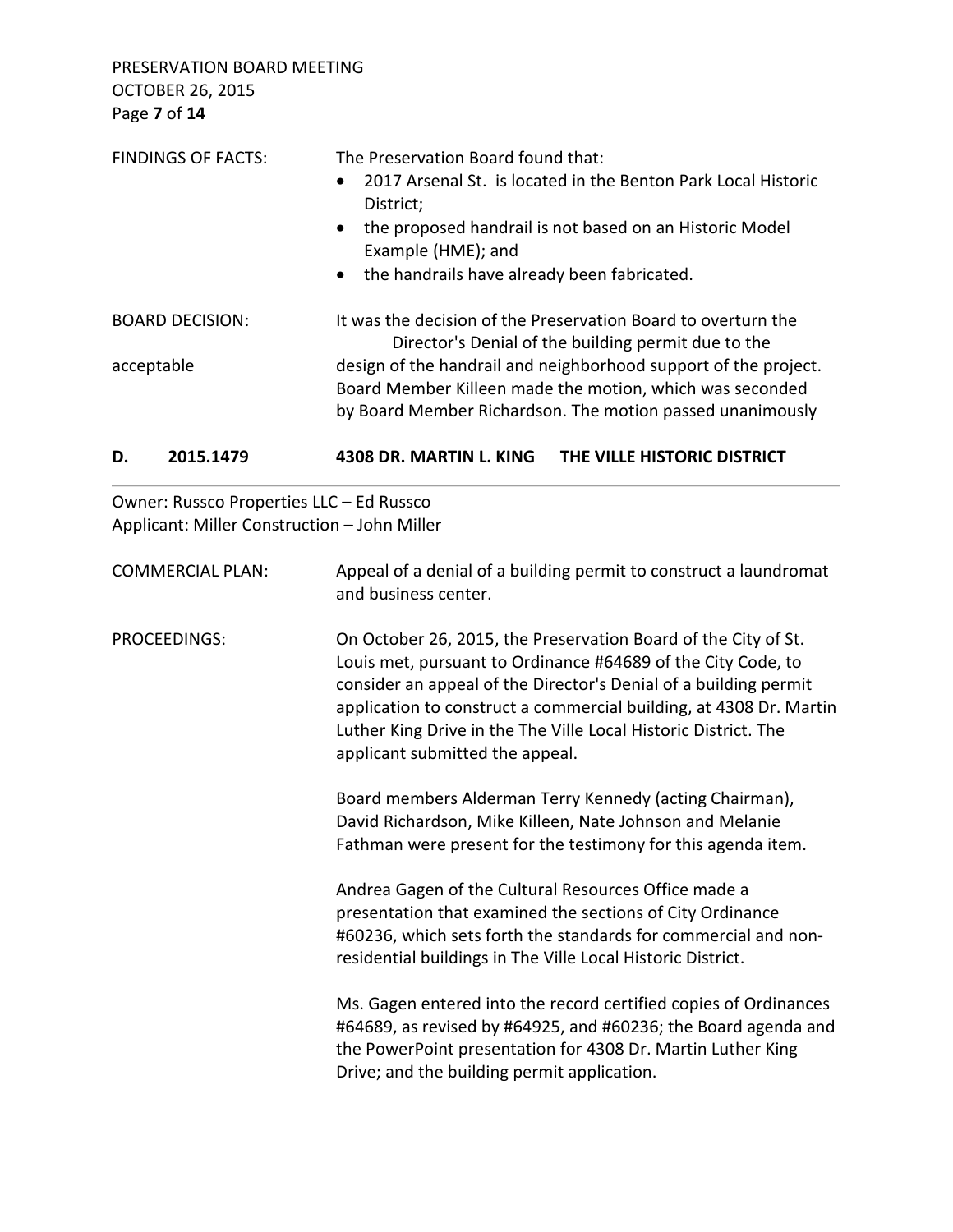PRESERVATION BOARD MEETING OCTOBER 26, 2015 Page **8** of **14**

|                           | Joe Wiedemeier, architect for the project, spoke on behalf of the<br>project and submitted revised drawings. Ed Shalabi, the owner,<br>also testified on his own behalf and submitted a letter of support<br>from 4 <sup>th</sup> Ward Alderman Samuel Moore.                                                                                                                                                                                       |
|---------------------------|-----------------------------------------------------------------------------------------------------------------------------------------------------------------------------------------------------------------------------------------------------------------------------------------------------------------------------------------------------------------------------------------------------------------------------------------------------|
| <b>FINDINGS OF FACTS:</b> | The Preservation Board found that:<br>4308 Dr. Martin Luther King Drive is located in The Ville Local<br>$\bullet$<br>Historic District;                                                                                                                                                                                                                                                                                                            |
|                           | the original proposal submitted did not comply with the<br>$\bullet$<br>historic standards for new construction regarding exterior<br>materials;                                                                                                                                                                                                                                                                                                    |
|                           | the owner agreed to make changes to the materials and add<br>$\bullet$<br>landscape screening to the parking lot; and                                                                                                                                                                                                                                                                                                                               |
|                           | the revisions submitted by the architect at the meeting<br>$\bullet$<br>comply with the standards in regard to materials.                                                                                                                                                                                                                                                                                                                           |
| <b>BOARD DECISION:</b>    | It was the decision of the Preservation Board to uphold the<br>Director's Denial of the building permit depicted in the original<br>design and approved the revised design presented at the meeting,<br>on the condition that the owner submits revised drawings with<br>the changes to materials and parking lot screening. Board<br>Member Killeen made the motion, which was seconded by Board<br>Member Fathman. The motion passed unanimously. |

# **E. 2015.1485 5052 WESTMINSTER PLACE CENTRAL WEST END HISTORIC DIST.**

Owner: Aaron Biala and Iskra Pusic Applicant: Patrick Moore Construction Company

| <b>RESIDENTIAL PLAN:</b> | Appeal of a denial of a building permit to construct a retaining<br>wall.                                                                                                                                                                                                                                                                                              |
|--------------------------|------------------------------------------------------------------------------------------------------------------------------------------------------------------------------------------------------------------------------------------------------------------------------------------------------------------------------------------------------------------------|
| PROCEEDINGS:             | On October 26, 2015, the Preservation Board of the City of St.<br>Louis met, pursuant to Ordinance #64689 of the City Code, to<br>consider an appeal of the Director's Denial of a building permit<br>application to construct a retaining wall, at 5052 Westminster<br>Place in the Central West End Local Historic District. The<br>contractor submitted the appeal. |
|                          | Board members Alderman Terry Kennedy (acting Chairman),<br>Nate Johnson, David Richardson, Mike Killeen and Melanie                                                                                                                                                                                                                                                    |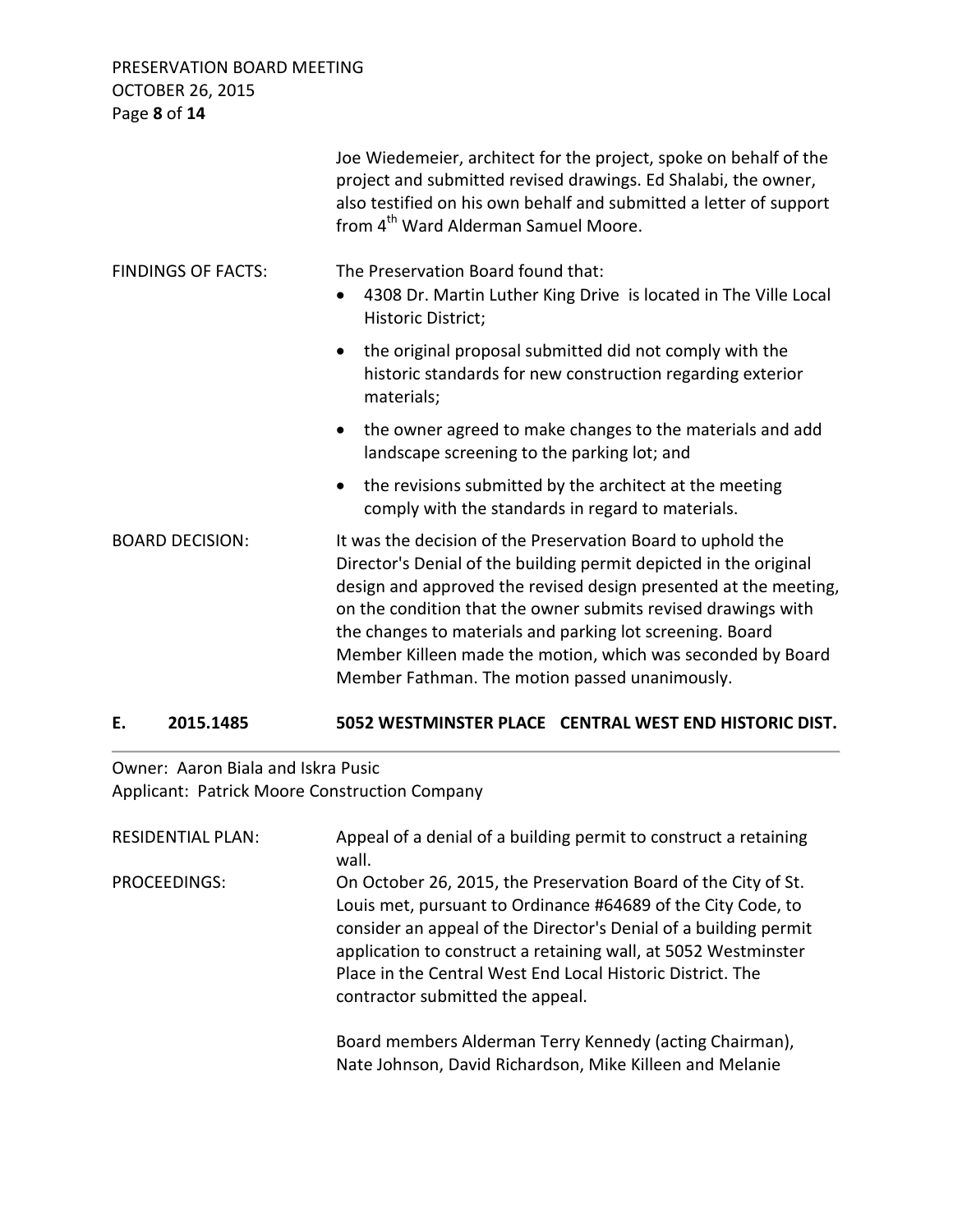### PRESERVATION BOARD MEETING OCTOBER 26, 2015 Page **9** of **14**

|                           | Fathman, and were present for the testimony for this agenda<br>item.                                                                                                                                                                                                                                                                                                                                                                                                                                                                                                 |
|---------------------------|----------------------------------------------------------------------------------------------------------------------------------------------------------------------------------------------------------------------------------------------------------------------------------------------------------------------------------------------------------------------------------------------------------------------------------------------------------------------------------------------------------------------------------------------------------------------|
|                           | Bob Bettis of the Cultural Resources Office made a presentation<br>that examined the sections of City Ordinance #69423, which sets<br>forth the standards for residential property rehabilitation in<br>the Central West End Local Historic District. He testified that the<br>project was not in compliance as the introduction of a new<br>retaining wall is prohibited under the Standards.                                                                                                                                                                       |
|                           | Mr. Bettis entered into the record certified copies of Ordinances<br>#64689, as revised by #64925, and #69423; the Board agenda and<br>the PowerPoint presentation for 4632 Maryland Avenue. A letter<br>from the Central West End Association Planning and Development<br>Committee in support of the Director's denial was submitted into<br>the record.                                                                                                                                                                                                           |
|                           | Anne Moore, the contractor, testified on behalf of the owners,<br>stating that the new retaining wall was needed to stop erosion.<br>The contractor claimed as reasons for requesting an exception to<br>the Central West End Standards that there were no other<br>solutions to the erosion issue of the front slope and that there are<br>other non-compliant walls on the street and in the neighborhood.<br>She entered into the record a letter of support from block captain<br>Daniel Laudiss, and photographs of non-compliant walls in the<br>neighborhood. |
| <b>FINDINGS OF FACTS:</b> | The Preservation Board found that:<br>5052 Westminster Place is located in the Central West End<br>$\bullet$<br>Local Historic District;<br>excavation for the retaining wall construction began without a<br>permit;<br>the original slope of the front terrace was not altered<br>٠<br>previously. Bricks had been laid at the sidewalk line to help<br>retain the soil;<br>the retaining wall would be a new structure; and<br>the proposed wall would be semi-circular and constructed of<br>natural limestone.                                                  |
| <b>BOARD DECISION:</b>    | It was the decision of the Preservation Board to uphold the<br>Director's Denial of the building permit because the introduction<br>of a retaining wall where there was no prior wall is prohibited                                                                                                                                                                                                                                                                                                                                                                  |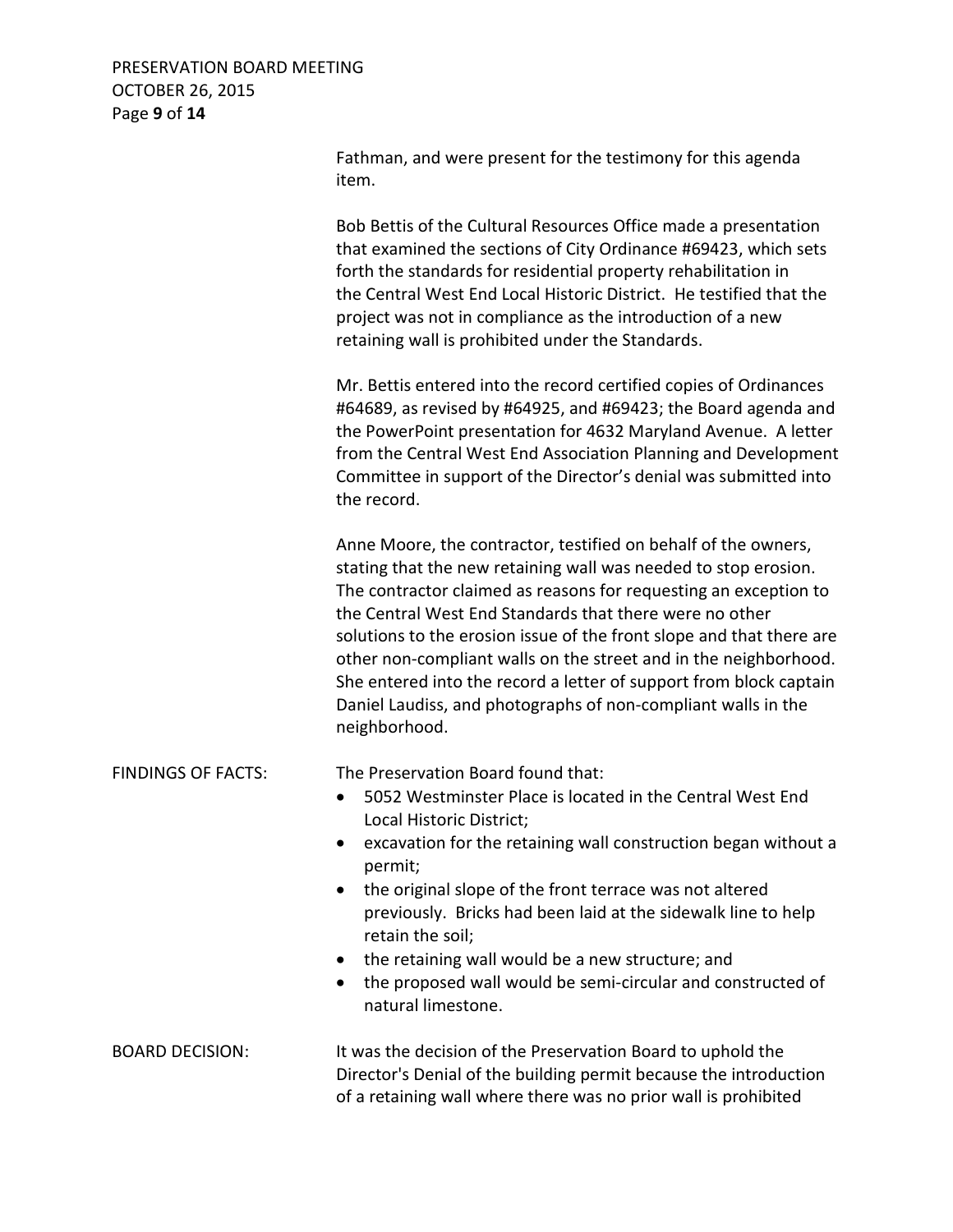under the Central West End historic district standards. Board Member Killeen made the motion, which was seconded by Board Member Richardson. The motion passed with all five Board Members voting in favor.

#### **F. 2015.1527 4387 WESTMINSTER PLACE CENTRAL WEST END HISTORIC DIST.**

Owner/Applicant: Joseph E. Scoggin, Jr.

| <b>RESIDENTIAL PLAN:</b> | Appeal of a denial of a building permit to install new fascia, soffit<br>and frieze board.                                                                                                                                                                                                                                                                                                               |
|--------------------------|----------------------------------------------------------------------------------------------------------------------------------------------------------------------------------------------------------------------------------------------------------------------------------------------------------------------------------------------------------------------------------------------------------|
| <b>PROCEEDINGS:</b>      | On October 26, 2015, the Preservation Board of the City of St.<br>Louis met, pursuant to Ordinance #64689 of the City Code, to<br>consider an appeal of the Director's Denial of a building permit<br>application to replace wooden soffits and crown moldings with<br>fiber cement board at 4387 Westminster Avenue in the Central<br>West End Local Historic District. The owner submitted the appeal. |
|                          | Board members Alderman Terry Kennedy (acting Chairman)<br>Nate Johnson David Richardson, Mike Killeen, and Melanie<br>Fathman were present for the testimony for this agenda item.                                                                                                                                                                                                                       |
|                          | Bob Bettis of the Cultural Resources Office made a presentation<br>that examined the sections of City Ordinance #69423, which sets<br>forth the standards for residential rehabilitation in the Central<br>West End Local Historic District. He testified that the project was<br>not in compliance as the proposed material cannot replicate the<br>original appearance of the details to be replaced.  |
|                          | Mr. Bettis entered into the record certified copies of Ordinances<br>#64689, as revised by #64925, and #69423; the Board agenda and<br>the PowerPoint presentation for 4632 Maryland Avenue. A letter<br>from the Central West End Association Planning and Development<br>Committee in support of the applicant's proposal was presented<br>into the record.                                            |
|                          | Joseph Scoggin, the owner, testified on his own behalf, stating<br>that he wanted to replace the wood with a durable maintenance<br>free product. Andy Young, the contractor from Lakeside Exteriors,<br>testified in support of the project.                                                                                                                                                            |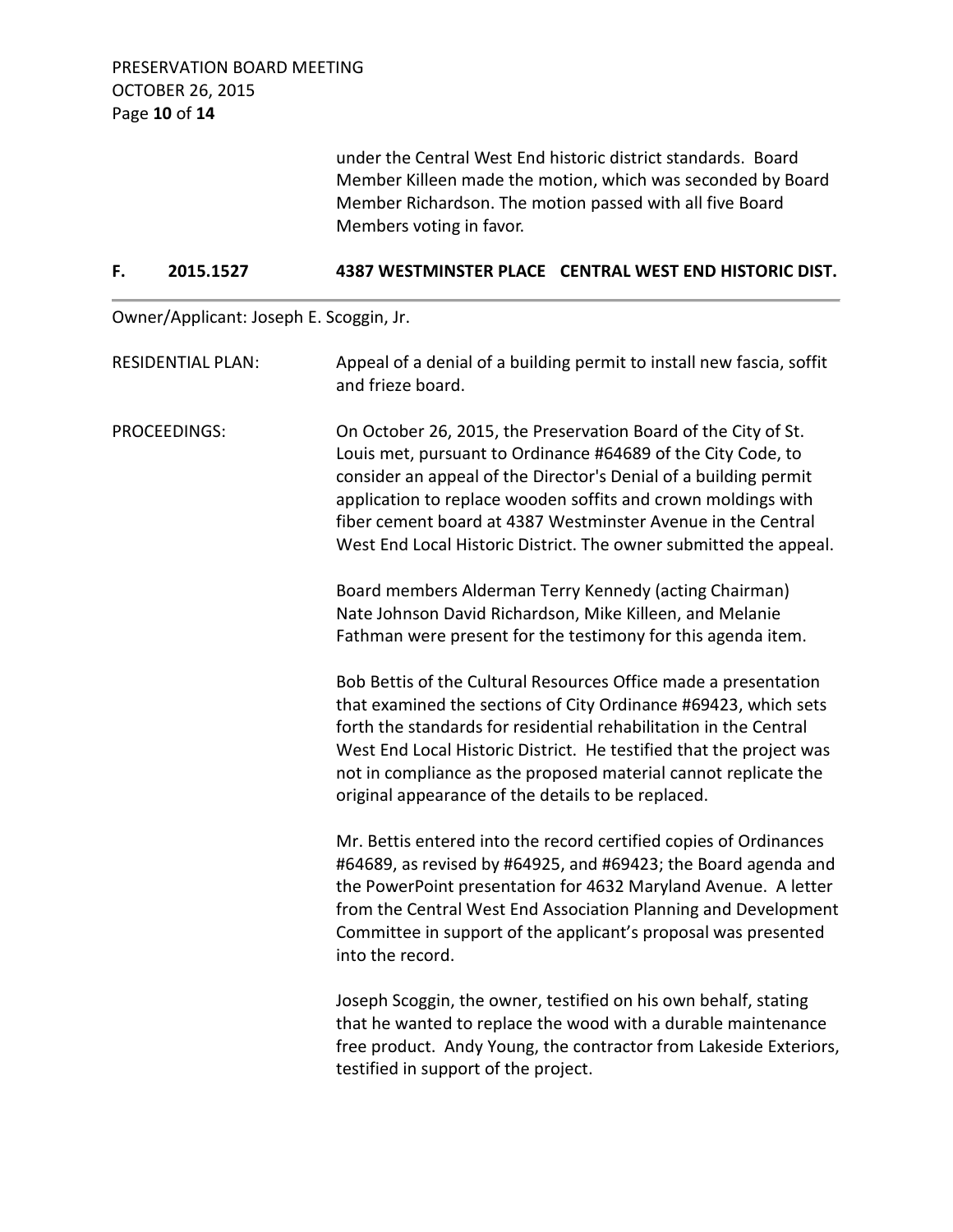PRESERVATION BOARD MEETING OCTOBER 26, 2015 Page **11** of **14**

| <b>FINDINGS OF FACTS:</b> | The Preservation Board found that:<br>4387 Westminster Place is located in the Central West End<br>Local Historic District;<br>the soffit and other detailing could be replicated in wood but<br>$\bullet$<br>at the additional cost;<br>the proposed work will not replicate the original appearance<br>$\bullet$<br>of the soffit although the fiber cement board could be cut in<br>curved sections and installed.; and<br>the crown molding will be replicated in a cast material.<br>$\bullet$ |
|---------------------------|-----------------------------------------------------------------------------------------------------------------------------------------------------------------------------------------------------------------------------------------------------------------------------------------------------------------------------------------------------------------------------------------------------------------------------------------------------------------------------------------------------|
| <b>BOARD DECISION:</b>    | It was the decision of the Preservation Board to overturn the<br>Director's Denial of the building permit for the use of fiber cement<br>board for the soffit with the condition that ventilation holes will<br>not be visible from street and that the crown molding be<br>replicated in another material. The motion was made by Board<br>member Nate Johnson, which was seconded by Board Member<br>Fathman. Board member Richardson voted against the motion<br>which passed four to one.       |

### **G. 2015.1480 2245-47 GRAND BOULEVARD SHAW HISTORIC DISTRICT**

Owner/Applicant: L'Origine Commons LLC – Lynda Rasmussen

| <b>COMMERCIAL PLAN:</b> | Appeal of a denial of a building permit to install non-compliant<br>fencing.                                                                                                                                                                                                                                                                                                         |
|-------------------------|--------------------------------------------------------------------------------------------------------------------------------------------------------------------------------------------------------------------------------------------------------------------------------------------------------------------------------------------------------------------------------------|
| PROCEEDINGS:            | On October 26, 2015, the Preservation Board of the City of St.<br>Louis met, pursuant to Ordinance #64689 of the City Code, to<br>consider an appeal of the Director's Denial of a building permit<br>application to erect a 10-foot high perimeter fence, at 2245-55 S.<br>Grand Boulevard in the Shaw Neighborhood Local Historic District.<br>The applicant submitted the appeal. |
|                         | Board members Alderman Terry Kennedy (acting Chairman),<br>David Richardson, Mike Killeen, Nate Johnson and Melanie<br>Fathman were present for the testimony for this agenda item.                                                                                                                                                                                                  |
|                         | Andrea Gagen of the Cultural Resources Office made a<br>presentation that examined the sections of City Ordinance<br>#59400, which sets forth the standards for commercial and non-<br>residential buildings in the Shaw Neighborhood Local Historic<br>District.                                                                                                                    |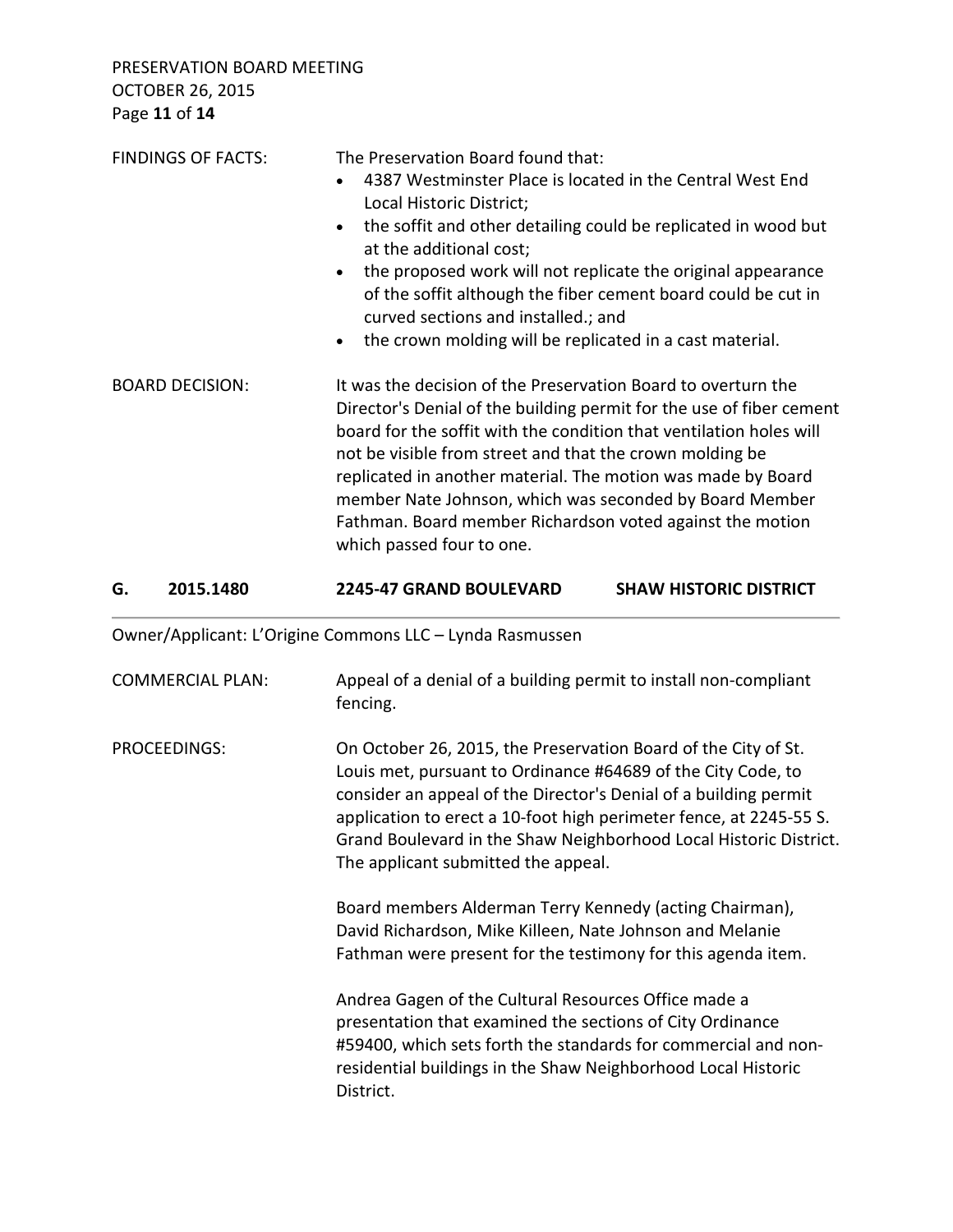PRESERVATION BOARD MEETING OCTOBER 26, 2015 Page **12** of **14**

|                           | Ms. Gagen entered into the record certified copies of Ordinances<br>#64689, as revised by #64925, and #594006; the Board agenda<br>and the PowerPoint presentation for 2245-55 S. Grand Boulevard;<br>and the building permit application. She also submitted into the<br>record letters of support for the project from the Shaw<br>Neighborhood Improvement Association and 8 <sup>th</sup> Ward Alderman<br>Stephen Conway. |
|---------------------------|--------------------------------------------------------------------------------------------------------------------------------------------------------------------------------------------------------------------------------------------------------------------------------------------------------------------------------------------------------------------------------------------------------------------------------|
|                           | Cevin Lee spoke on the owner's behalf and submitted an<br>informational packet.<br>Kore Wilbert testified in support of the project.                                                                                                                                                                                                                                                                                           |
|                           | Alderman Stephen Conway, Ward 8, testified in support of the<br>project if modifications to the height and materials were made.                                                                                                                                                                                                                                                                                                |
| <b>FINDINGS OF FACTS:</b> | The Preservation Board found that:<br>2245-55 S. Grand Boulevard is located in the Shaw<br>Neighborhood Local Historic District;<br>the proposed fence would be 10 foot high, 4 foot above the<br>maximum height allowed under the historic district standards;<br>the vinyl-sided panels on the back of the fence do not comply<br>with the historic district standards; and<br>the fence is of a contemporary design.        |
| <b>BOARD DECISION:</b>    | It was the decision of the Preservation Board to uphold the<br>Director's denial of the building permit, but approved an 8-foot<br>high fence of the same design without the vinyl-sided panels. The<br>motion was made by Board Member Richardson made the<br>motion, which was seconded by Board Member Johnson. The<br>motion passed unanimously.                                                                           |

#### **SPECIAL AGENDA ITEMS**

Nominations to the National Register of Historic Places

**H. Welfare Finance Company Building – 1027-29 N. Grand Blvd.** ACTION: It was the decision of the Preservation Board to direct the staff to prepare a report for the Missouri State Historic Preservation Office that the Welfare Finance Company Building meets the requirements for listing on the National Register. The motion was made by Board member David Richardson and seconded by Nate Johnson. The motion passed unanimously.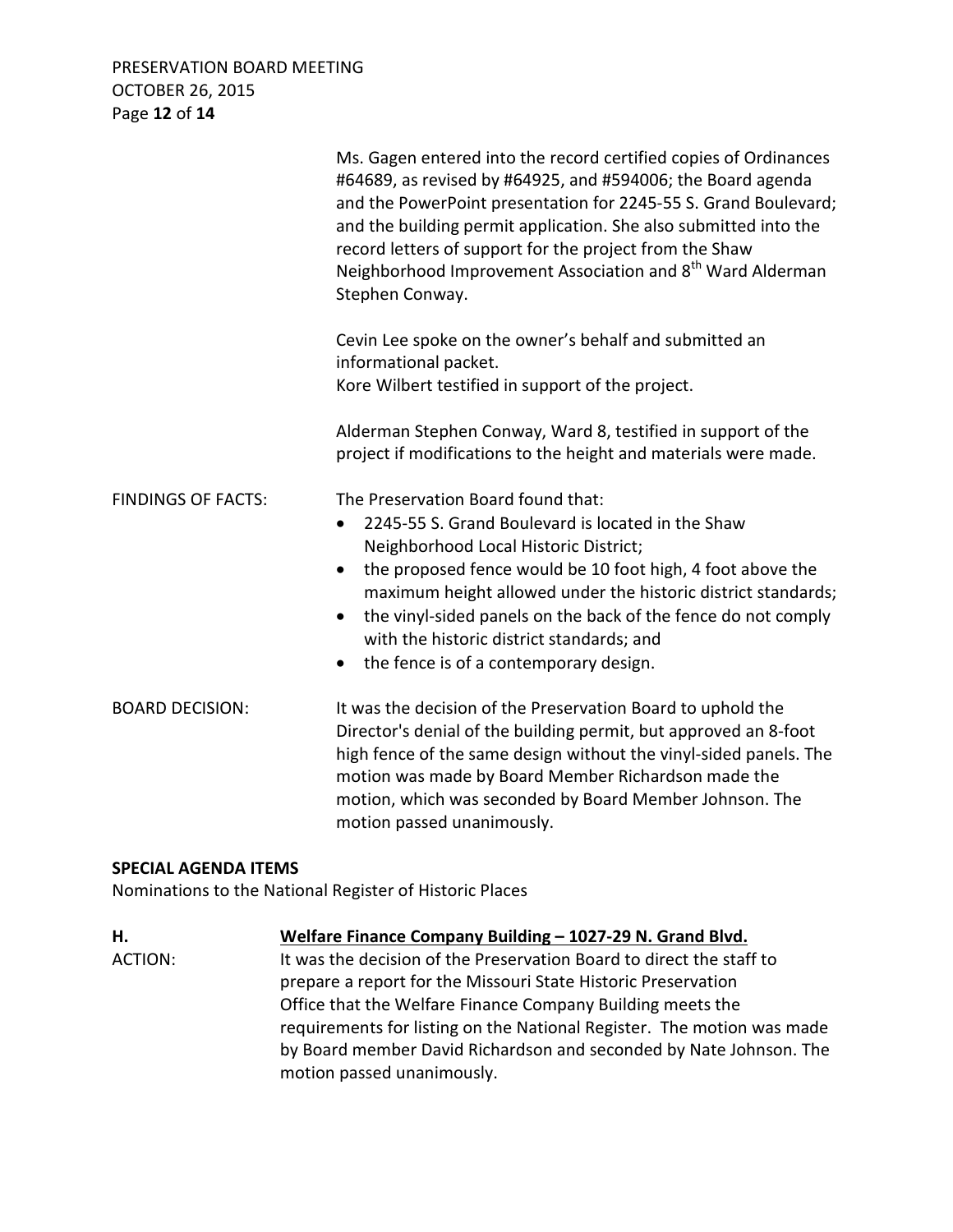PRESERVATION BOARD MEETING OCTOBER 26, 2015 Page **13** of **14**

| Ι.             | <b>Holly Hills Historic District</b>                                          |
|----------------|-------------------------------------------------------------------------------|
| <b>ACTION:</b> | It was the decision of the Preservation Board to direct the staff to          |
|                | prepare a report for the Missouri State Historic Preservation                 |
|                | Office that the Holly Hills Historic District meets the requirement for       |
|                | listing on the National Register. The motion was made by Board member         |
|                | David Richardson and seconded by Nate Johnson. The motion passed              |
|                | unanimously.                                                                  |
|                |                                                                               |
| J.             | <b>St. Louis Post Dispatch Rotogravure Printing Plant</b>                     |
|                | 4340-50 Duncan Avenue                                                         |
| <b>ACTION:</b> | It was the decision of the Preservation Board to direct the staff to          |
|                | prepare a report for the Missouri State Historic Preservation                 |
|                | Office that the St. Louis Post Dispatch Rotogravure Printing Plant            |
|                | meets the requirement for listing on the National Register.                   |
|                | The motion was made by Board member David Richardson and seconded             |
|                | by Nate Johnson. The motion passed unanimously.                               |
|                |                                                                               |
| К.             | <b>Gravois-Jefferson Streetcar Suburb Boundary Increase I</b>                 |
|                | 2648-54 Gravois Avenue                                                        |
| <b>ACTION:</b> | It was the decision of the Preservation Board to direct the staff to          |
|                | prepare a report for the Missouri State Historic Preservation                 |
|                | Office that the Gravois-Jefferson Streetcar Suburb Boundary Increase I        |
|                | meets the requirements for listing on the National Register.                  |
|                | The motion was made by Board member David Richardson and seconded             |
|                | by Nate Johnson. The motion passed unanimously.                               |
|                |                                                                               |
| L.             | Alexander M.W. Residence - 3965 Westminster Place                             |
| PROCEEDINGS:   | Betsy Bradley, Director of the Cultural Resources Office reviewed the         |
|                | building and stated reasons why she did not recommend it as eligible for      |
|                | listing in the National Register of Historic Places. She presented letters in |
|                | support of the nomination from Board of Aldermen President Lewis E.           |
|                |                                                                               |
|                | Reed, City Comptroller Darlene Green, Paul M. Sheldon, and Laura Rand         |
|                | Orthwein.                                                                     |
|                | Michael Allen, the preparer of the nomination, stated reasons why he          |
|                | felt the property was eligible for listing. Tom Braford, representing the     |
|                |                                                                               |
|                | owner of the property, requested that the Board support the nomination        |
|                | with a vote that supports its eligibility.                                    |
| <b>ACTION:</b> | It was the decision of the Preservation Board to direct the staff to          |
|                | prepare a report for the Missouri State Historic Preservation                 |
|                |                                                                               |
|                | Office that the Alexander M.W. Residence meets the requirements for           |